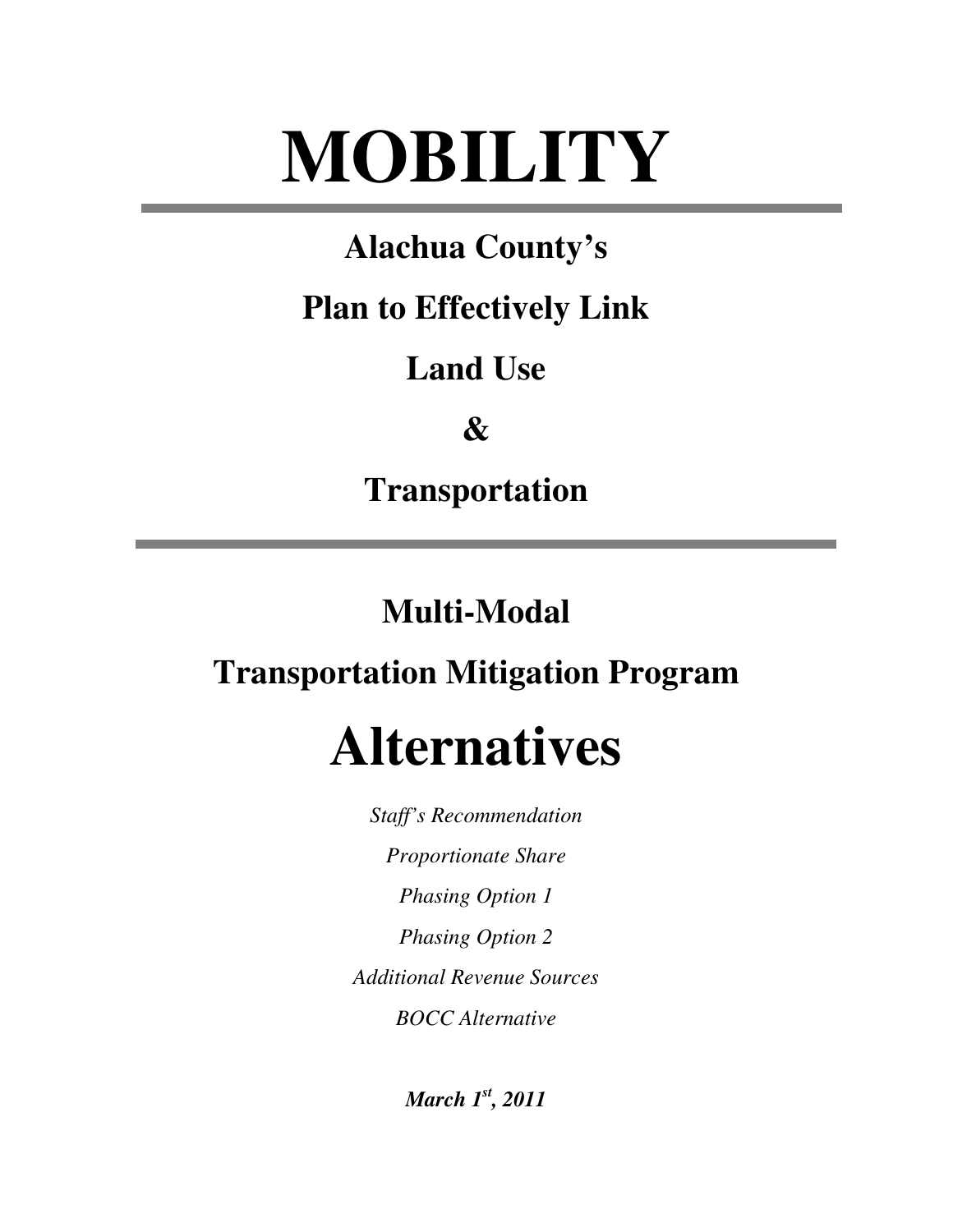#### **OVERVIEW**

The final component of the Mobility Plan is the adoption of a fair and efficient transportation concurrency process that allows for future development to mitigate its transportation impact through a one-time payment to Alachua County, effectively know as the Multi-Modal Transportation Mitigation Program (MMTM). *Any development within the Urban Cluster that does not currently have transportation concurrency approval, otherwise known as a Certificate of Level of Service Compliance (CLSC), or whose CLSC expires shall be required to pay the Multi-Modal Transportation Mitigation.* The MMTM is not to be confused with the existing transportation impact fee. The impact fee primarily funds roadway capacity projects and is assessed only to developments that have received transportation concurrency approval. The MMTM can be used to fund pedestrian, bicycle, transit and roadway projects and is assessed only to developments that have not received transportation concurrency approval or whose concurrency approval has expired. A development that is required to pay the MMTM to meet concurrency *will not* be required to pay the transportation impact fee.

#### **ALTERNATIVES**

The Alachua County Board of County Commissioners (BOCC) has several alternatives to choose from in terms of allowing developments which do not have concurrency approval to mitigate their impact.

#### **Alternative 1: Staff's Recommendation**

The first alternative is to adopt the MMTM program as proposed by Staff. This includes the MMTM program ordinance and the subsequent MMTM schedule. The Staff proposed MMTM program will result in a substantial *reduction* in the mitigation (dollars) required for developments within the Urban Cluster that do not currently meet transportation concurrency or whose transportation concurrency expires. Staff's recommendation would result in the BOCC adopting the MMTM schedule in Appendix A. Staff's recommendation is based upon the MMTM methodology more fully described in the MMTM whitepaper.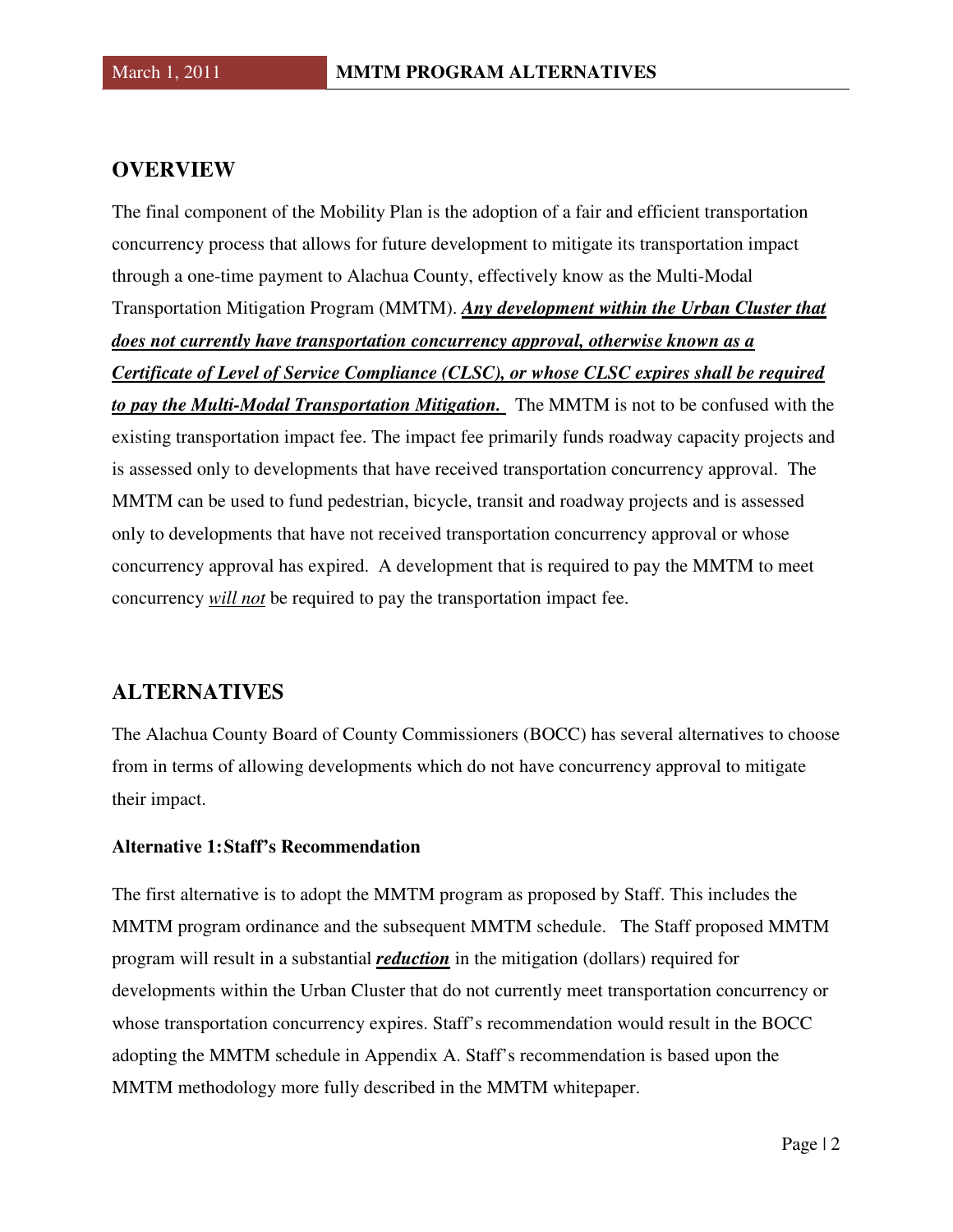#### **Alternative 2: Current Proportionate Share Process - No Action Required**

The BOCC could elect to not adopt the MMTM program and allow development to continue to mitigate its impact per the currently adopted proportionate share process detailed in the Unified Land Development Code Chapter 407 Article 12 Section 407.125.1. This would require no further action by the BOCC and no amendments to the Unified Land Development Code. Staff would continue to review transportation concurrency applications in the same manner as before the BOCC adopted the Mobility Plan.

The current mitigation option of proportionate share has resulted in developments who do not meet concurrency electing not to build within the Urban Cluster, essentially shutting down any new development, especially retail and office development. In addition, all of the proposed Transit Oriented Developments within the Urban Cluster are unlikely to move forward with development under the proportionate share program. The land use options adopted as part of the Mobility Plan would still be valid; however, given the substantial cost of proportionate share it is highly likely no private entities will take advantage of the land use options. Developments in Alachua County have spoken fairly loudly over the past three years that proportionate share equates to no new development, new jobs or additional tax revenues, other than from those development that have concurrency approval which are predominately single family detached developments. The following proportionate share formula would still apply if the BOCC elects to take no further action on the MMTM program.

#### *Proportionate Fair Share =* Σ*[ [( Development Tripsi ) / ( SV Increasei )] x Costi]*

*Development Trips i = Total number of trips from the stage or phase of development under review (minus pass-by, internal capture, and multi-modal trips) that are assigned to roadway segment "I" and have triggered a deficiency per the CMS;* 

*SV Increase i = The increase in capacity provided by the improvement to the roadway segment "i" (The FDOT Generalized Tables shall be used to establish the base capacity and future year capacity with improvements);* 

*Cost i = Cost of the additional capacity. Cost shall include all improvements and associated costs, such as design, right-of-way acquisition, planning, engineering, maintenance of traffic, utility relocation, inspection, contingencies, stormwater facilities, turn lanes, traffic control devices, bicycle and pedestrian facilities, and physical development costs directly associated with construction at the anticipated cost in the year it will be incurred.*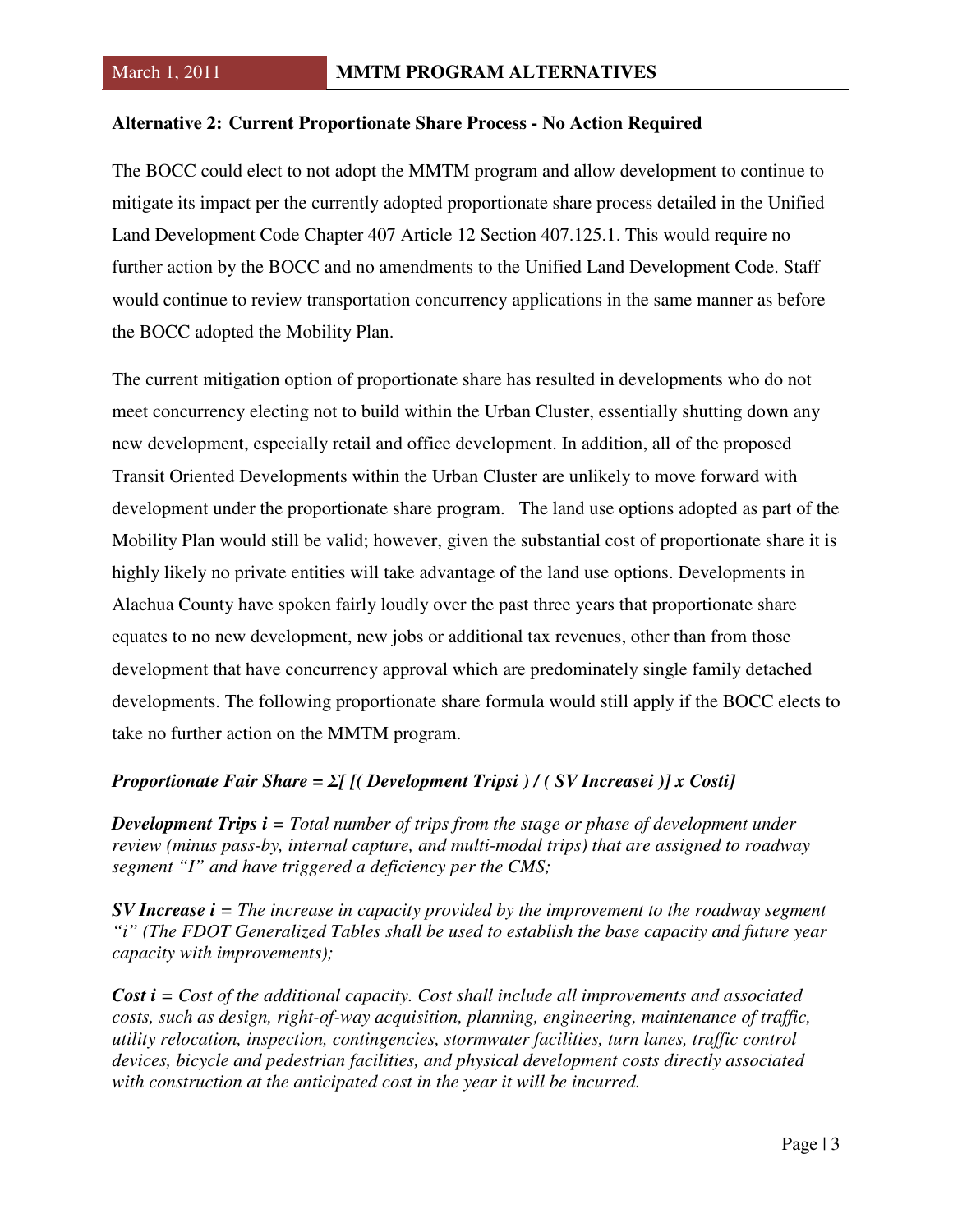#### **Alternative 3: MMTM Phased-In Option 1**

The BOCC, in recognition of current economic conditions, directed Staff to prepare a phase-in of the MMTM. While the current transportation impact fee and the MMTM are two completely different programs, the direction was to phase-in the MMTM using current impact fees as a base. The BOCC elected to phase-in the last increase in transportation impact fee near the end of 2007. The phase-in occurred over a three year period, starting in 2008. Staff has prepared a similar phase-in schedule for the MMTM program. Staff conducted two options for consideration. The first option was based on the currently adopted impact fee. The currently adopted impact fee was reduced 15% by the BOCC for all land use categories. The methodology used by staff was to take the staff calculated MMTM and subtract it from the current (reduced) impact fee. Then Staff divided the difference between the current (reduced) impact fee and the calculated MMTM by 3 to represent the three year phase-in. The 2011 MMTM values are equal to the current (reduced) impact fee plus 1/3 of the difference. The 2012 MMTM values are equal to the current (reduced) impact fee plus 2/3 of the difference. The 2013 MMTM values are the full MMTM as recommended by Staff in Alternative 1. Option 1 is illustrated in Appendix B.

#### **Alternative 4: MMTM Phased-In Option 2**

Option 2 is the same as Option 1, except that the base impact fee used for the phase-in analysis was based on the full transportation impact fee. The methodology used by staff was to take the staff calculated MMTM and subtract it from the full impact fee. Then Staff divided the difference between the full impact fee and the calculated MMTM by 3 to represent the three year phase-in. The 2011 MMTM values are equal to the full impact fee plus 1/3 of the difference. The 2012 MMTM values are equal to the full impact fee plus 2/3 of the difference. The 2013 MMTM values are the full MMTM as recommended by Staff in Alternative 1. Option 2 is illustrated in Appendix C.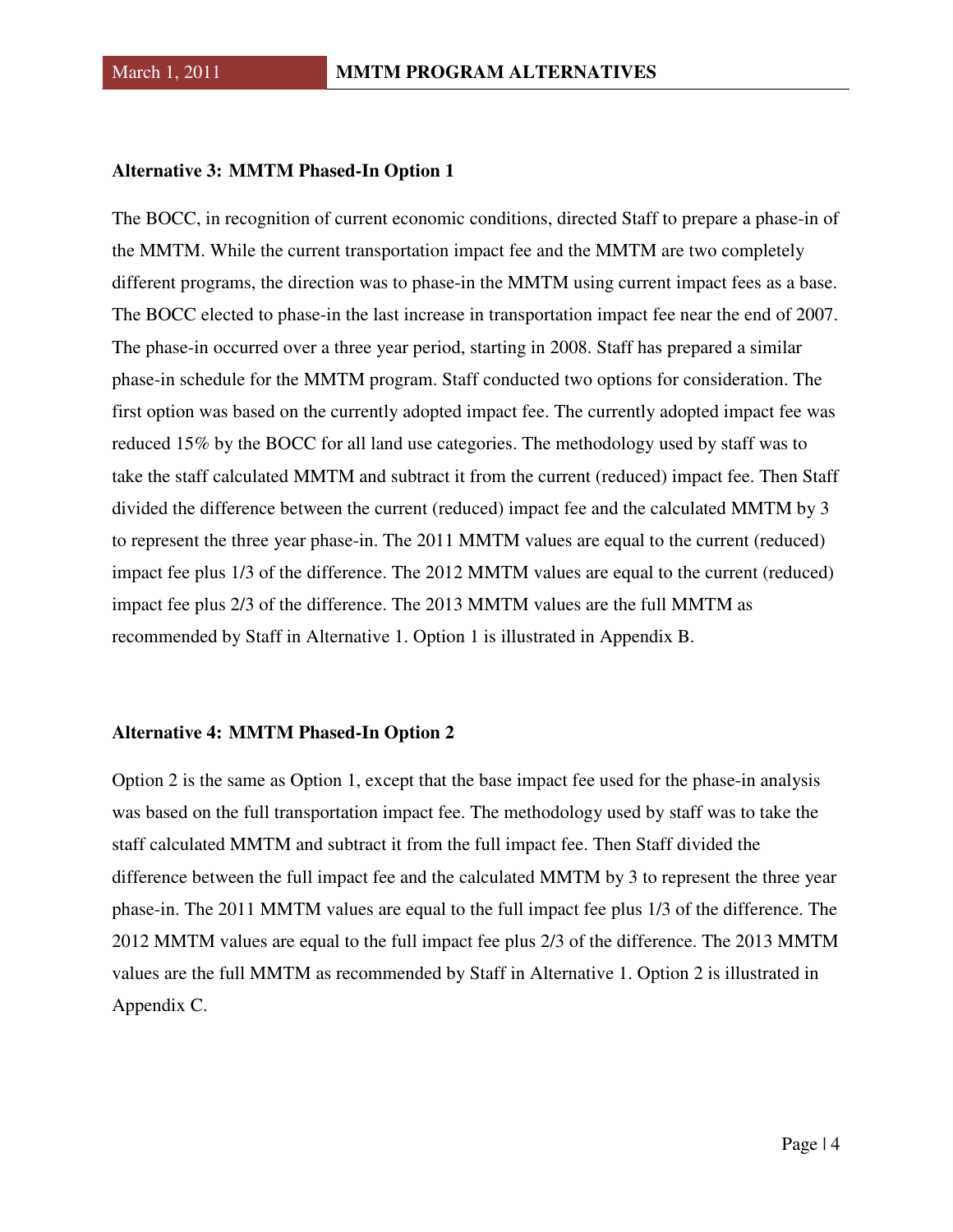#### **Additional consideration if choosing a phasing option:**

The phasing-in of the MMTM will invariably lead to some confusion over the next three years with the potential misunderstanding of the public that the County is continuing to raise the cost of new development by raising impact fees and the MMTM. This occurred during the phase-in of impact fees and no doubt will occur once again. In addition, the phase-in will result in less revenue for transportation projects that will have to be made up somewhere by another revenue source. The BOCC may also wish to consider not offering a reduction in the MMTM for prepayment until the full MMTM is in effect.

#### **Alternative 5: Identify Additional Funding Options**

The methodologies and formulas for the transportation impact fee and the MMTM are different and the dollar value mitigation numbers do not provided for an apple-to-apple comparison. Impact Fees are only based on roadways; *do not include the cost of bridges,* and are based on maintaining a general level of service. The MMTM is based on roadways, sidewalks, trails, buses, park and rides, dedicated transit lanes, express transit service, *that includes the cost of bridges*, and is based on a specific list of projects consistent with the Capital Improvements Element. Since the MMTM program is based on a specific list of projects, the impact of additional revenues sources is immediate and direct. Additional revenues from any source, *other than from developers themselves,* that goes towards funding the projects in the Capital Improvements Element will result in a reduction in the MMTM. Revenues from the federal or state government via the Metropolitan Transportation Planning Organization (MTPO), general revenues, gas and/or sales tax, University of Florida or Santa Fe College contributions that pay for projects in the Capital Improvements Element will result in a reduction in the MMTM. A full list of infrastructure and capital projects along with transit service and the associated cost utilized to calculate the MMTM are included in Appendix D and Appendix E. The list of projects also includes a note identifying a potential revenue source that could pay for the project.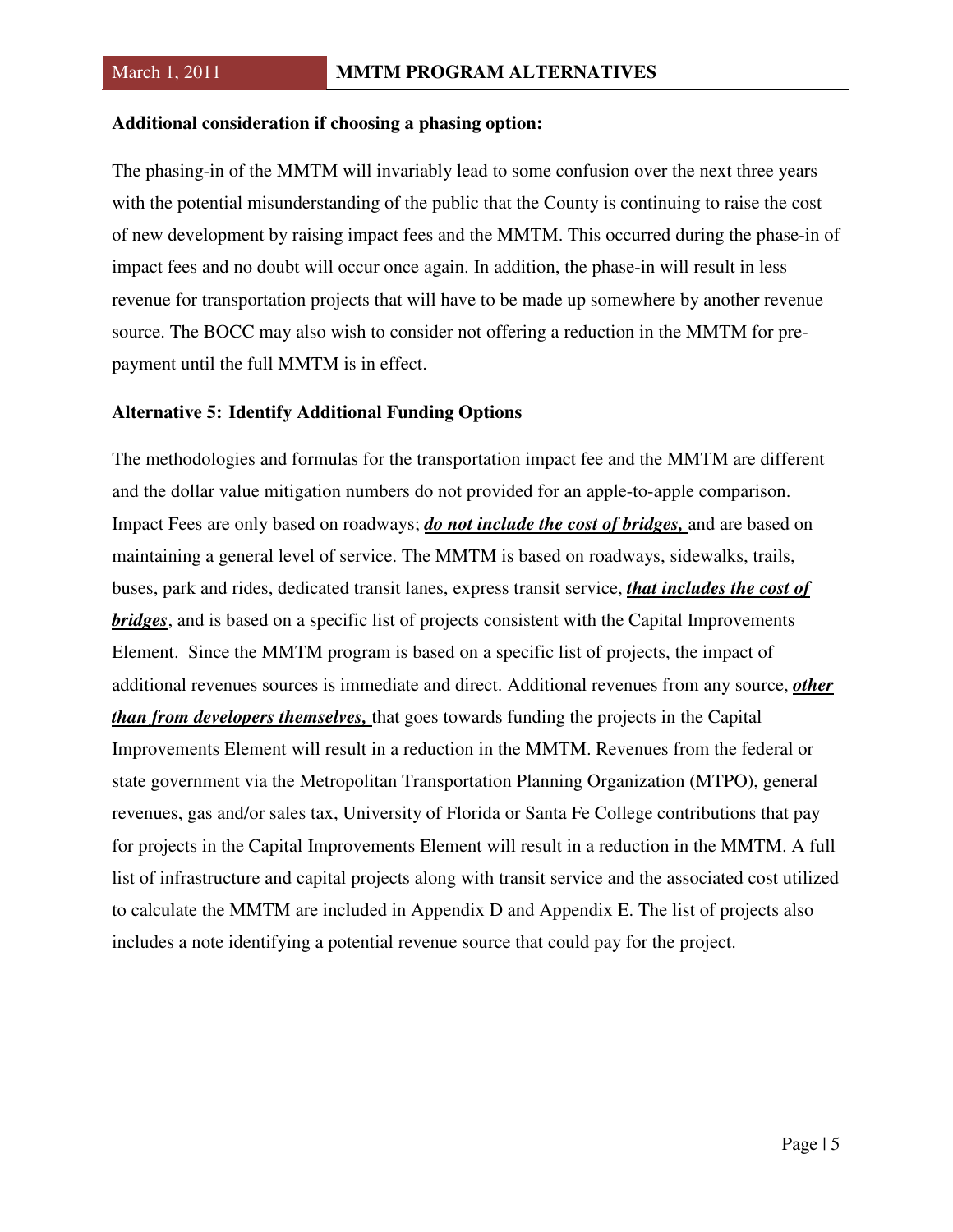#### **Transportation Special District Plan**

The most immediate alternative funding source would be the Transportation Special District Plan (TSDP). The TSDP is essentially tax increment financing plans; *they are not new taxes.* Again, this is not a new tax; it is the general revenue tax that all non-exempt properties in Alachua County pay. The tax increment financing (TIF) plans are essentially mechanisms where by the BOCC pledges a percentage of future general tax revenues towards transportation projects. As part of the Mobility Plan, the BOCC adopted a framework for a TSDP. The TSDP can be as long as desired, but typically would be for a 20 to 25 year period.

The intent of the TSDP is to provide and fund viable mobility options to County residents, visitors and businesses and to promote a public / private partnership between the County and private entities seeking to develop Transit Oriented Developments (TODs). Transit Oriented Developments, due to their mixture of uses, density and compact design generate significantly higher tax revenues compared to single use developments designed in a typical suburban manner. County Transportation Planning Staff has recommended that a portion of the tax revenue generated within an area around future TODs be used to provide enhanced mobility through the funding of frequent transit service, multi-modal capital and infrastructure and proving backstop funding to reimburse the developer of a TOD if the developer constructs infrastructure that exceeds their required mitigation.

County Transportation Planning Staff will be recommending two (2) TSDP plans for adoption by the BOCC. The Southwest Transportation Special District Plan, anchored by the Celebration Pointe Transit Oriented Development, has a generally adopted framework included in the Capital Improvements Element and could be adopted by the end of this spring or earlier. The Northwest Transportation Special District Plan, anchored by the Springhills, Santa Fe Village and Newberry Village TODs, encompasses a significantly larger area and includes much more development. The Northwest District Plan has yet to be adopted but could be completed by year-end once the format and model are set by the Southwest District Plan. Both the Southwest and Northwest Plans will include funding for buses, park and rides, transit maintenance facility, dedicated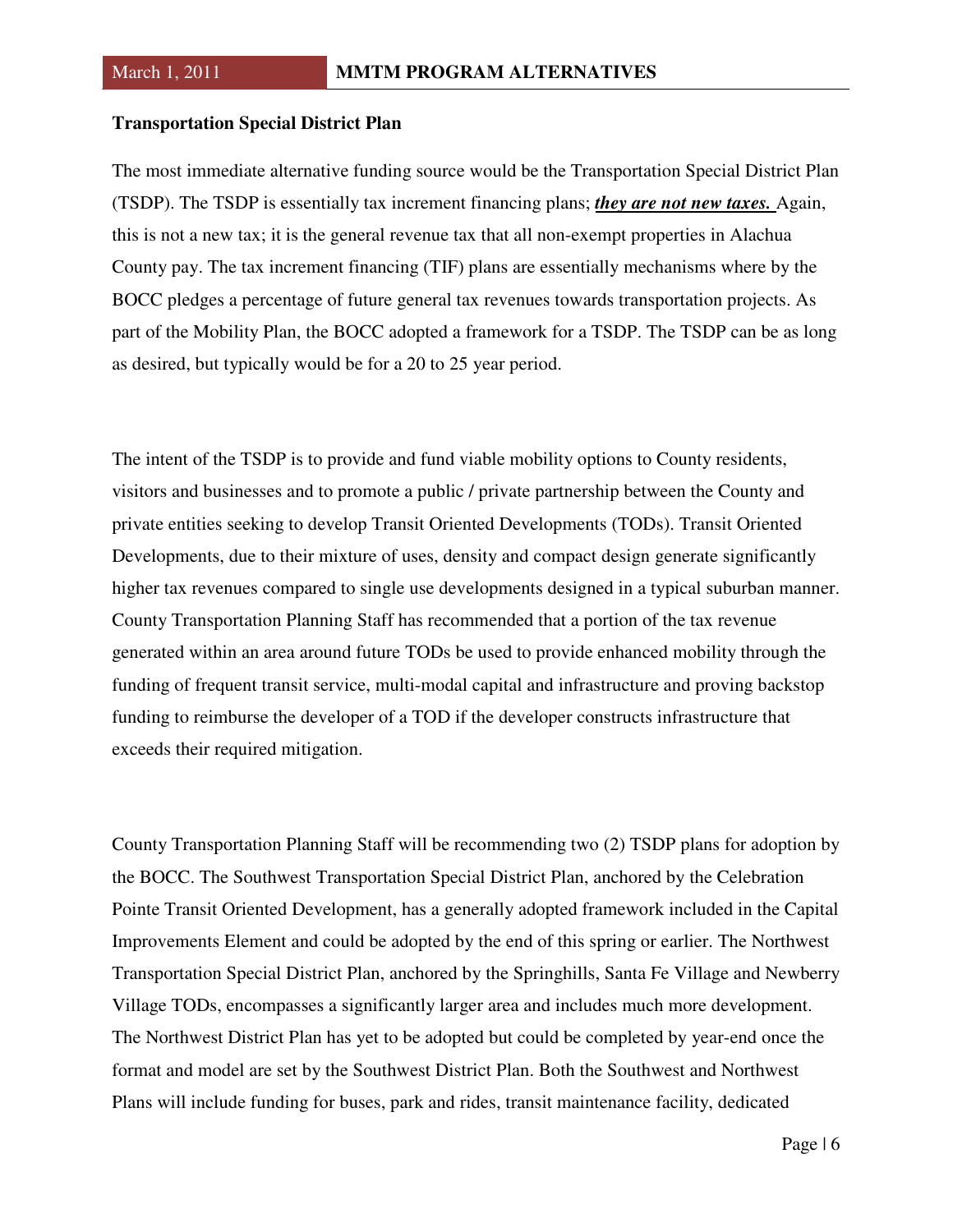transit lanes, and trails, all of which are currently identified in the Capital Improvements Element. Staff will be recommending enhanced transit service be included in the TSDP in order to ensure the regional impacts of these large scale TODs is mitigated. This more frequent service has not been included in the Capital Improvements Element.

If the BOCC where to commit to adopt either a TSDP at a future date for the Southwest and Northwest Districts and agree at a minimum to fund all or a portion of the buses, park and rides, transit maintenance facility, dedicated transit lanes, and trails identified for the Southwest and Northwest Districts, then that projected future revenue could be applied to the MMTM and would result in a reduction in the MMTM rate. A portion of the transit service could also be funded, however, since only express transit service, not enhanced transit service, was used to calculate the MMTM, the funding allocated for enhanced transit service would not reduce the MMTM. If the BOCC agrees to either partially or fully fund these projects in the future Southwest and Northwest District Plans, then Staff would recommend that the future revenues to pay for the projects be included in the MMTM calculation, which would result in a lowering of the MMTM. The funding notes on the list of projects identified in Appendix  $D \& E$  denote projects that will be recommended for inclusion in the future Southwest and Northwest District Plans. A copy of the draft Southwest District Plan is included in Appendix F. Based on Staff's analysis; roughly \$10,000,000 of the projected general tax revenue in the Southwest District could be applied to the MMTM program as revenue. The Northwest District is roughly 3x as large as the Southwest District and could include between 2x to 3x as much development. Thus, it stands to reason between \$20,000,000 to \$30,000,000 of general tax revenue from the Northwest District could be applied to the MMTM program as revenue.

There has been a legitimate concern raised that the commitment of any future general tax revenue for transportation purposes within a TSDP could possible result in less revenue in the future to pay for other essential County functions that are funded through general tax revenues. However, County Staff's analysis has shown that Transit Oriented Development designed as high density, compact, mixed-use developments generate a significantly higher rate of tax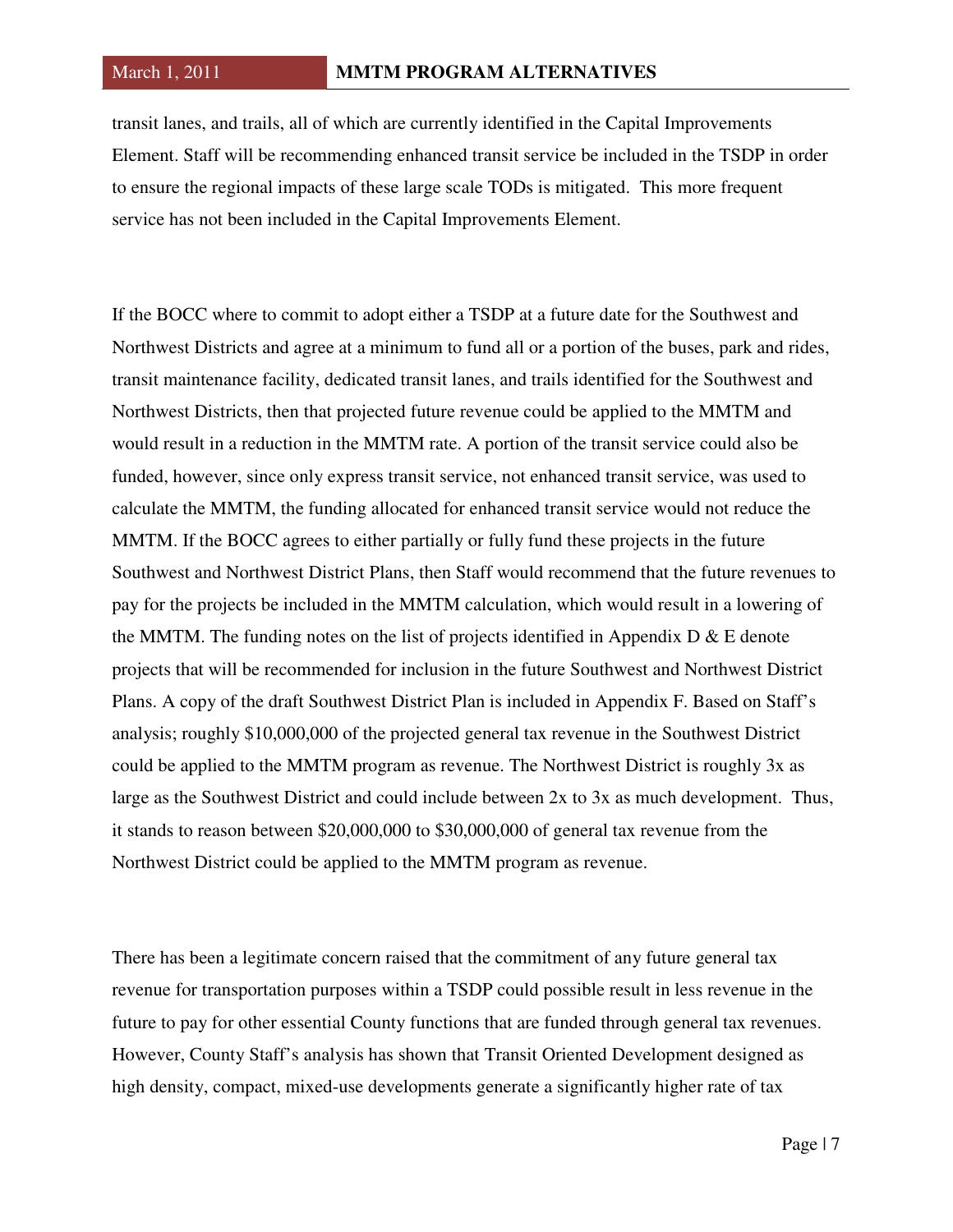revenues and are cheaper to provide with public services and facilities compared with single-use, suburban style developments. The analysis generated for the Southwest District resulted in a projection of \$72 million dollars in general tax revenue by 2035. If development within the Southwest District occurred based on the current land use, excluding the Celebration Pointe TOD, the projected general tax revenue ranged from \$7 million to \$12 million depending on the build out scenario evaluated. Similar analysis conducted in other communities has also supported the findings that compact, mixed-use higher density developments generate significantly higher tax revenues. Even with committing a percentage of future general tax revenue for specific transportation purposes, the areas around and including TODs still are projected to generate substantially higher general tax revenues than single-use, suburban style development; regardless if the use is retail, office or residential. County Transportation Planning Staff would only recommend a TSDP for areas where there is a proposed Transit Oriented Development based on our analysis that demonstrates that high density, compact, mixed-use developments generate a significantly higher rate of tax revenues and are cheaper to provide with public services and facilities compared with single-use, suburban style developments.

#### **MTPO Cost Feasible Plan**

The MTPO recently adopted the Long Range Transportation Plan (LRTP) Cost Feasible Plan. Alachua County Staff attempted on several occasions to include the four laning of Archer Road from Tower Road to west of SW  $91<sup>st</sup>$ , dedicated transit lanes on Archer Road from SW  $45<sup>th</sup>$ Street to SW 91<sup>st</sup> streets and the four laning of Williston Road from SW 35<sup>th</sup> Place to SW 63<sup>rd</sup> Road. A total of \$500,000 for study, not the \$15 million recommended by County Staff, was included in the Cost Feasible Plan for the three projects. Instead, \$10 million was set aside for as yet to be determined enhancements on NW 13<sup>th</sup> Street and University Avenue. If the MTPO were to commit to add those projects to the Cost Feasible Plan, an additional \$10 million to \$15 million dollars would be identified as revenue and would reduce the MMTM. Any changes to the Cost Feasible Plan would require the consensus of the City of Gainesville and the BOCC. It should be noted, that it is unlikely that the Florida Department of Transportation (FDOT) will consider funding the four laning of Archer Road from SW  $91<sup>st</sup>$  to the City of Archer until such time as the portion of Archer Road from Tower road to SW  $91<sup>st</sup>$  is fully funded in the Cost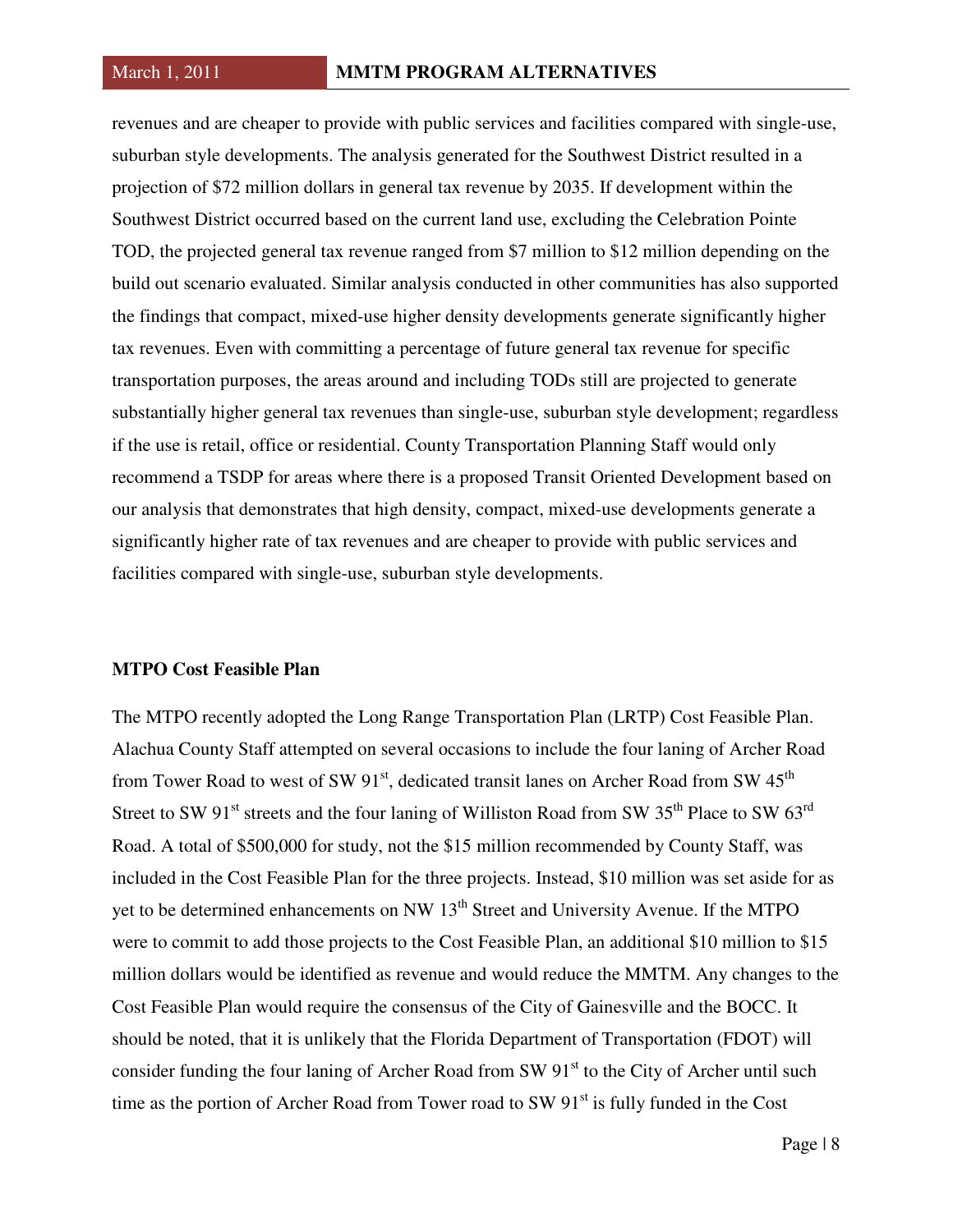Feasible Plan. The portion of Archer Road from west of SW 91<sup>st</sup> to the City of Archer is outside the MTPO area and additional state funds could be used to widen this roadway. The funding notes on the list of projects identified in Appendix D & E denote projects that could likely be funded in the MTPO Cost Feasible Plan.

#### **Alternative 6: Alternative Ideas**

The BOCC could consider an across-the board reduction in the MMTM consistent with the 15% reduction in the current transportation impact fee or an alternative phase-in schedule. The BOCC could also consider combining a phase-in alternative with a commitment to add additional funding sources. Additional funding sources could also be identified as future revenue and applied to the MMTM calculation, thus reducing the MMTM rates. County Staff has provided the BOCC with several viable options for consideration in an effort to facilitate the adoption of the MMTM program, fulfilling the last required piece of the Mobility Plan.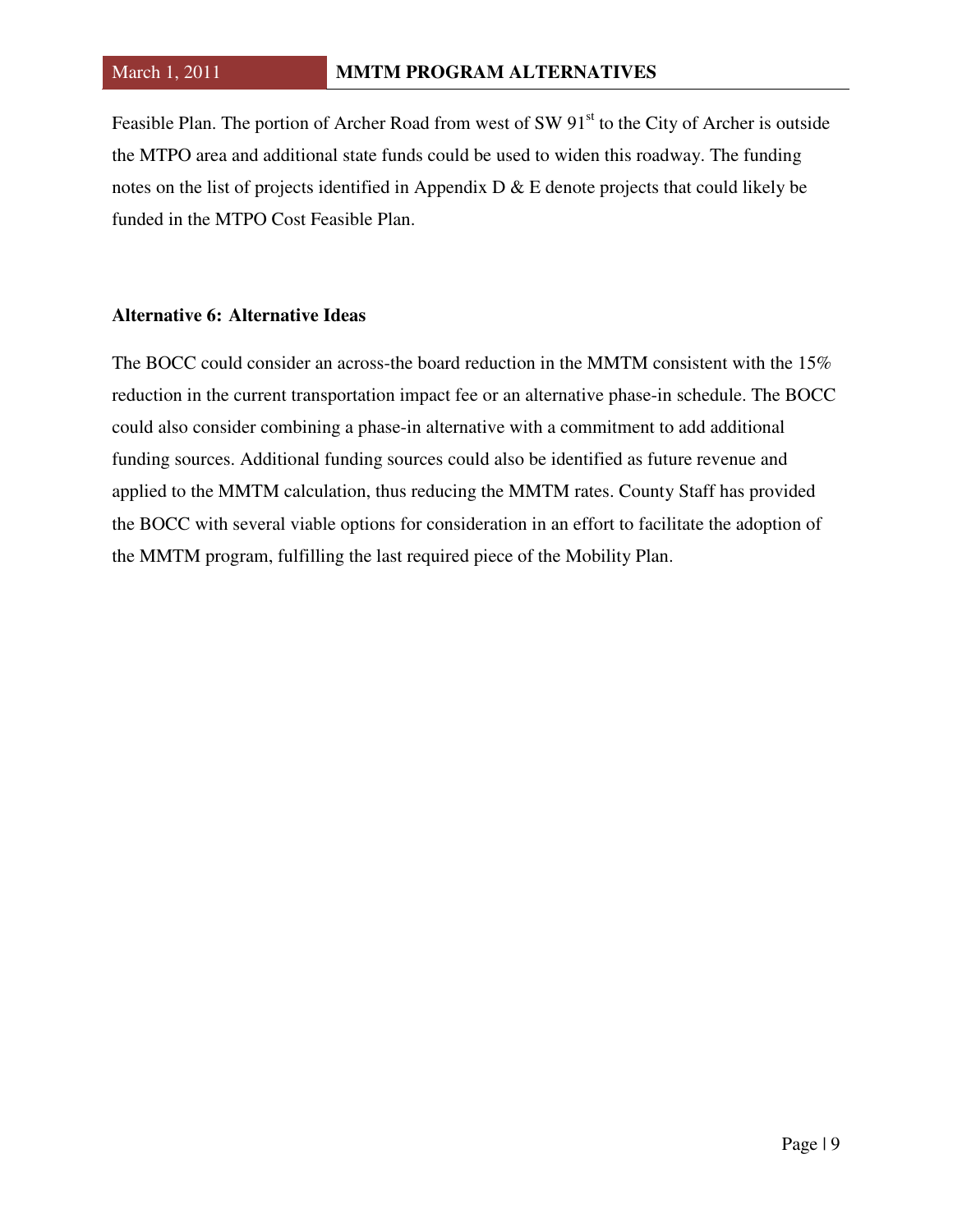#### APPENDIX A

#### MULTI-MODAL TRANSPORTATION MITIGATION SCHEDULE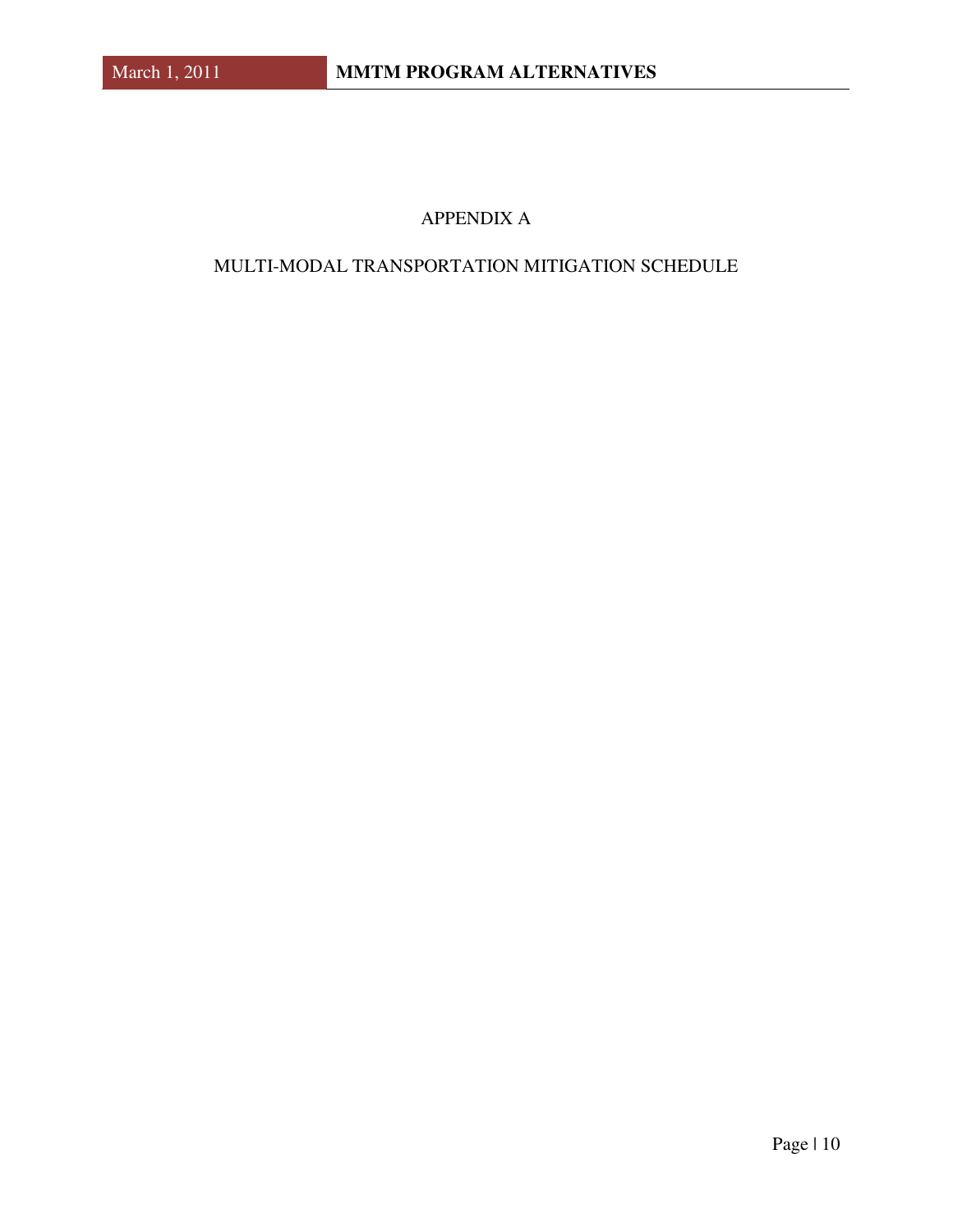#### APPENDIX B

#### PHASING OPTION 1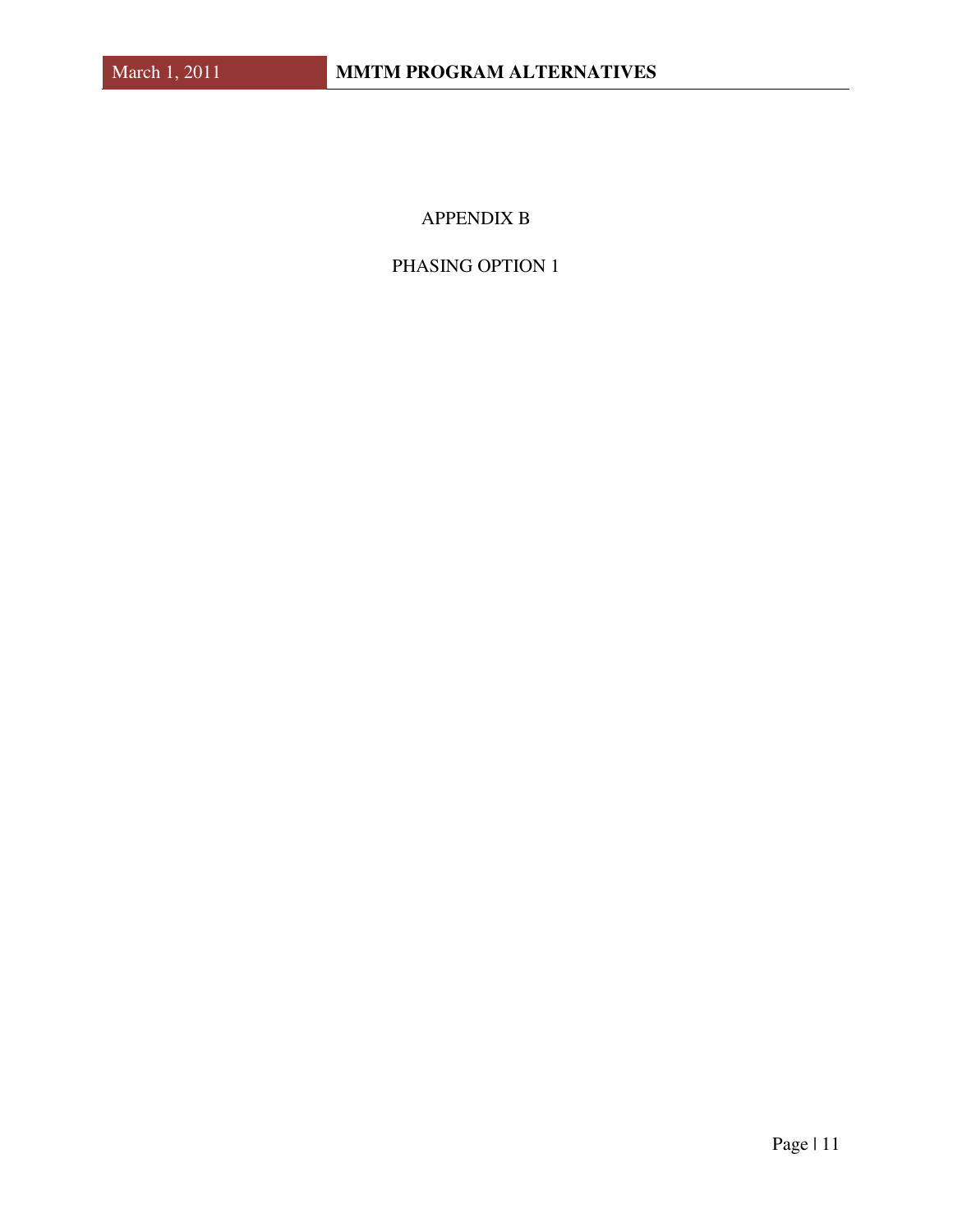APPENDIX C

PHASING OPTION 2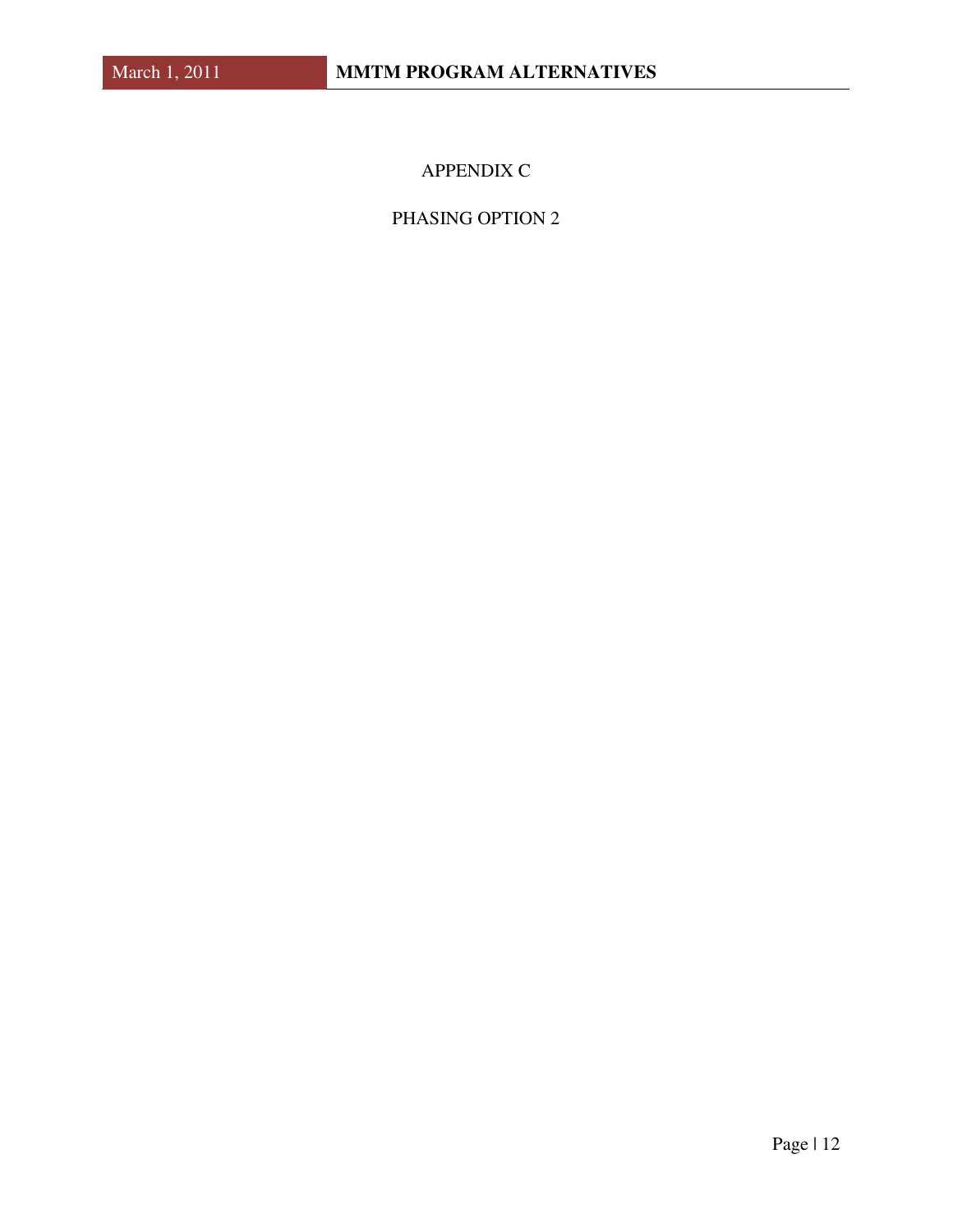#### APPENDIX D

#### INFRASTRUCTURE PROJECTS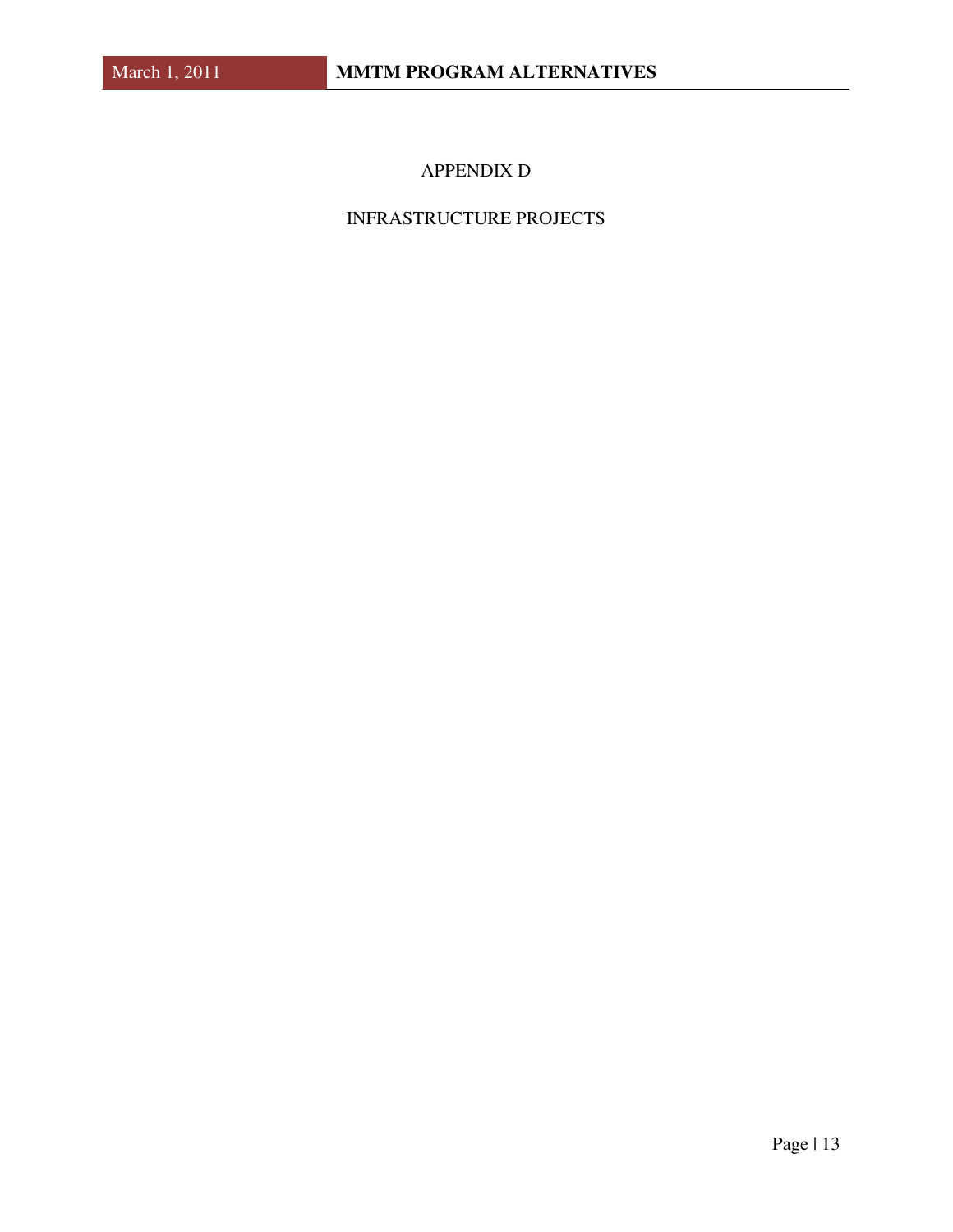#### APPENDIX E

#### TRANSIT CAPITAL PROJECTS & TRANSIT SERVICE